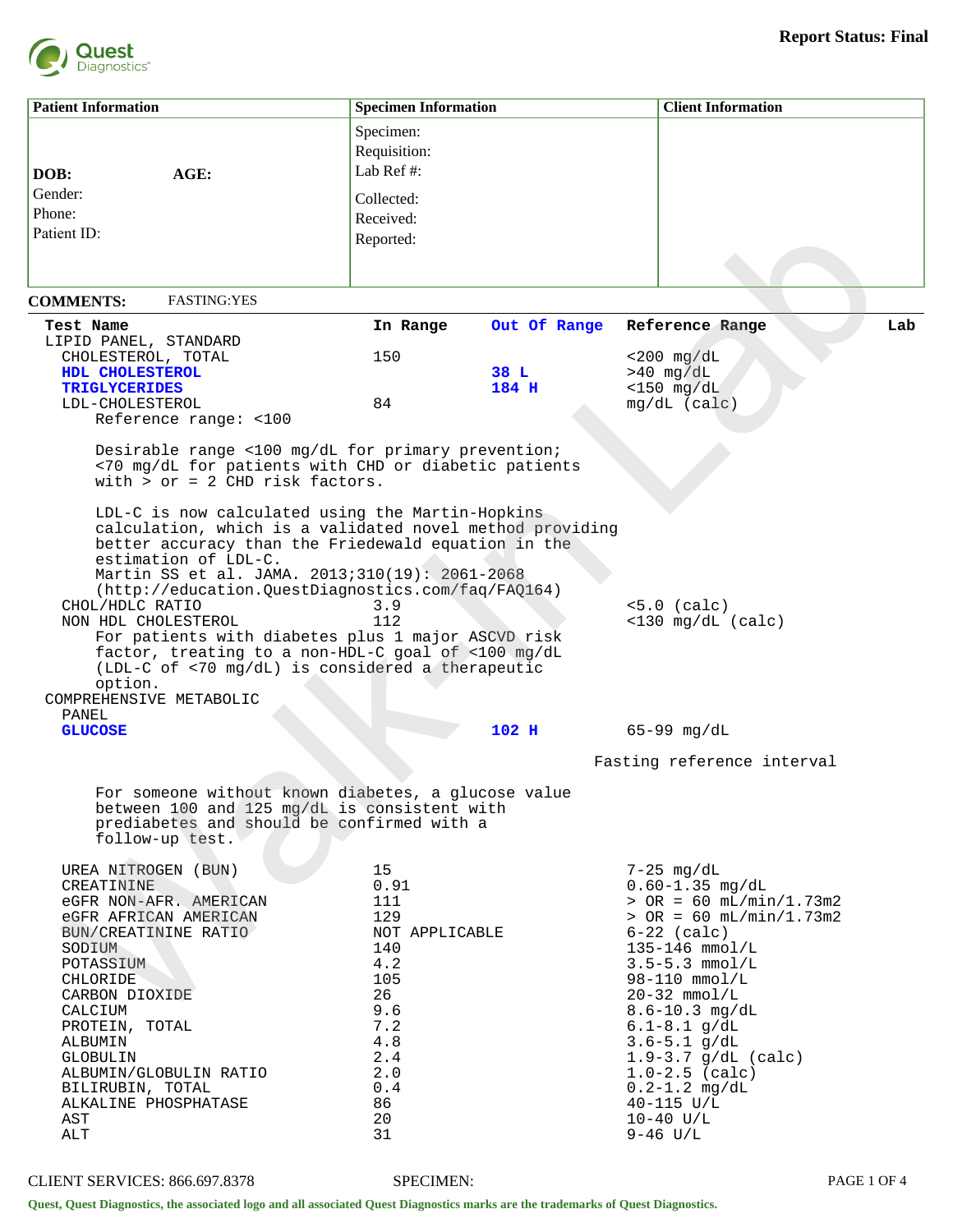

| <b>Patient Information</b>                                                                               | <b>Specimen Information</b> |              | <b>Client Information</b>                            |     |  |
|----------------------------------------------------------------------------------------------------------|-----------------------------|--------------|------------------------------------------------------|-----|--|
|                                                                                                          | Specimen:                   |              |                                                      |     |  |
|                                                                                                          | Collected:                  |              |                                                      |     |  |
| AGE:<br>DOB:                                                                                             | Received:                   |              |                                                      |     |  |
| Gender:                                                                                                  | Reported:                   |              |                                                      |     |  |
| Patient ID:                                                                                              |                             |              |                                                      |     |  |
|                                                                                                          |                             |              |                                                      |     |  |
| Test Name                                                                                                | In Range                    | Out Of Range | Reference Range                                      | Lab |  |
| CBC (INCLUDES DIFF/PLT)                                                                                  |                             |              |                                                      |     |  |
| WHITE BLOOD CELL COUNT<br>RED BLOOD CELL COUNT                                                           | 6.4<br>4.98                 |              | $3.8 - 10.8$ Thousand/uL<br>$4.20 - 5.80$ Million/uL |     |  |
| HEMOGLOBIN                                                                                               | 15.0                        |              | $13.2 - 17.1$ g/dL                                   |     |  |
| HEMATOCRIT                                                                                               | 42.1                        |              | $38.5 - 50.0$ %                                      |     |  |
| MCV                                                                                                      | 84.5                        |              | 80.0-100.0 fL                                        |     |  |
| MCH                                                                                                      | 30.1                        |              | $27.0 - 33.0$ pg                                     |     |  |
| MCHC                                                                                                     | 35.6                        |              | $32.0 - 36.0$ g/dL                                   |     |  |
| RDW                                                                                                      | 12.3                        |              | $11.0 - 15.0$ %                                      |     |  |
| PLATELET COUNT                                                                                           | 272                         |              | 140-400 Thousand/uL                                  |     |  |
| MPV                                                                                                      | 9.8                         |              | $7.5 - 12.5 fL$                                      |     |  |
| ABSOLUTE NEUTROPHILS<br>ABSOLUTE LYMPHOCYTES                                                             | 4410<br>1408                |              | 1500-7800 cells/uL<br>850-3900 cells/uL              |     |  |
| ABSOLUTE MONOCYTES                                                                                       | 358                         |              | 200-950 cells/uL                                     |     |  |
| ABSOLUTE EOSINOPHILS                                                                                     | 173                         |              | $15 - 500$ cells/uL                                  |     |  |
| ABSOLUTE BASOPHILS                                                                                       | 51                          |              | $0-200$ cells/uL                                     |     |  |
| NEUTROPHILS                                                                                              | 68.9                        |              | %                                                    |     |  |
| LYMPHOCYTES                                                                                              | 22.0                        |              | °                                                    |     |  |
| MONOCYTES                                                                                                | 5.6                         |              | ್ಠಿ                                                  |     |  |
| EOSINOPHILS<br><b>BASOPHILS</b>                                                                          | 2.7<br>0.8                  |              | ್ಯ<br>ಠ<br>٩,                                        |     |  |
| URINALYSIS, COMPLETE                                                                                     |                             |              |                                                      |     |  |
| <b>COLOR</b>                                                                                             | YELLOW                      |              | YELLOW                                               |     |  |
| APPEARANCE                                                                                               | CLEAR                       |              | CLEAR                                                |     |  |
| SPECIFIC GRAVITY                                                                                         | 1.011                       |              | $1.001 - 1.035$                                      |     |  |
| PH                                                                                                       | 6.0                         |              | $5.0 - 8.0$                                          |     |  |
| GLUCOSE                                                                                                  | NEGATIVE                    |              | NEGATIVE                                             |     |  |
| BILIRUBIN<br><b>KETONES</b>                                                                              | NEGATIVE                    | <b>TRACE</b> | NEGATIVE<br>NEGATIVE                                 |     |  |
| OCCULT BLOOD                                                                                             | NEGATIVE                    |              | NEGATIVE                                             |     |  |
| PROTEIN                                                                                                  | NEGATIVE                    |              | NEGATIVE                                             |     |  |
| NITRITE                                                                                                  | NEGATIVE                    |              | NEGATIVE                                             |     |  |
| LEUKOCYTE ESTERASE                                                                                       | NEGATIVE                    |              | NEGATIVE                                             |     |  |
| WBC                                                                                                      | NONE SEEN                   |              | $~<$ OR = 5 /HPF                                     |     |  |
| RBC                                                                                                      | NONE SEEN                   |              | $~<$ OR = 2 /HPF<br>$~<$ OR = 5 /HPF                 |     |  |
| SQUAMOUS EPITHELIAL CELLS<br><b>BACTERIA</b>                                                             | NONE SEEN<br>NONE SEEN      |              | NONE SEEN / HPF                                      |     |  |
| HYALINE CAST                                                                                             | NONE SEEN                   |              | NONE SEEN / LPF                                      |     |  |
| DHEA SULFATE                                                                                             | 457                         |              | $106 - 464$ mcg/dL                                   |     |  |
| PSA, TOTAL                                                                                               | 1.1                         |              | $~<$ OR = 4.0 ng/mL                                  |     |  |
| The total PSA value from this assay system is                                                            |                             |              |                                                      |     |  |
| standardized against the WHO standard. The test                                                          |                             |              |                                                      |     |  |
| result will be approximately 20% lower when compared<br>to the equimolar-standardized total PSA (Beckman |                             |              |                                                      |     |  |
| Coulter). Comparison of serial PSA results should be                                                     |                             |              |                                                      |     |  |
| interpreted with this fact in mind.                                                                      |                             |              |                                                      |     |  |
| This test was performed using the Siemens                                                                |                             |              |                                                      |     |  |
| chemiluminescent method. Values obtained from                                                            |                             |              |                                                      |     |  |
| different assay methods cannot be used                                                                   |                             |              |                                                      |     |  |
| interchangeably. PSA levels, regardless of                                                               |                             |              |                                                      |     |  |
| value, should not be interpreted as absolute                                                             |                             |              |                                                      |     |  |
| evidence of the presence or absence of disease.<br>TESTOSTERONE, FREE                                    |                             |              |                                                      |     |  |
| (DIALYSIS) AND TOTAL, MS                                                                                 |                             |              |                                                      |     |  |
| TESTOSTERONE, TOTAL, MS                                                                                  |                             | 245 L        | $250 - 1100$ ng/dL                                   |     |  |
|                                                                                                          |                             |              |                                                      |     |  |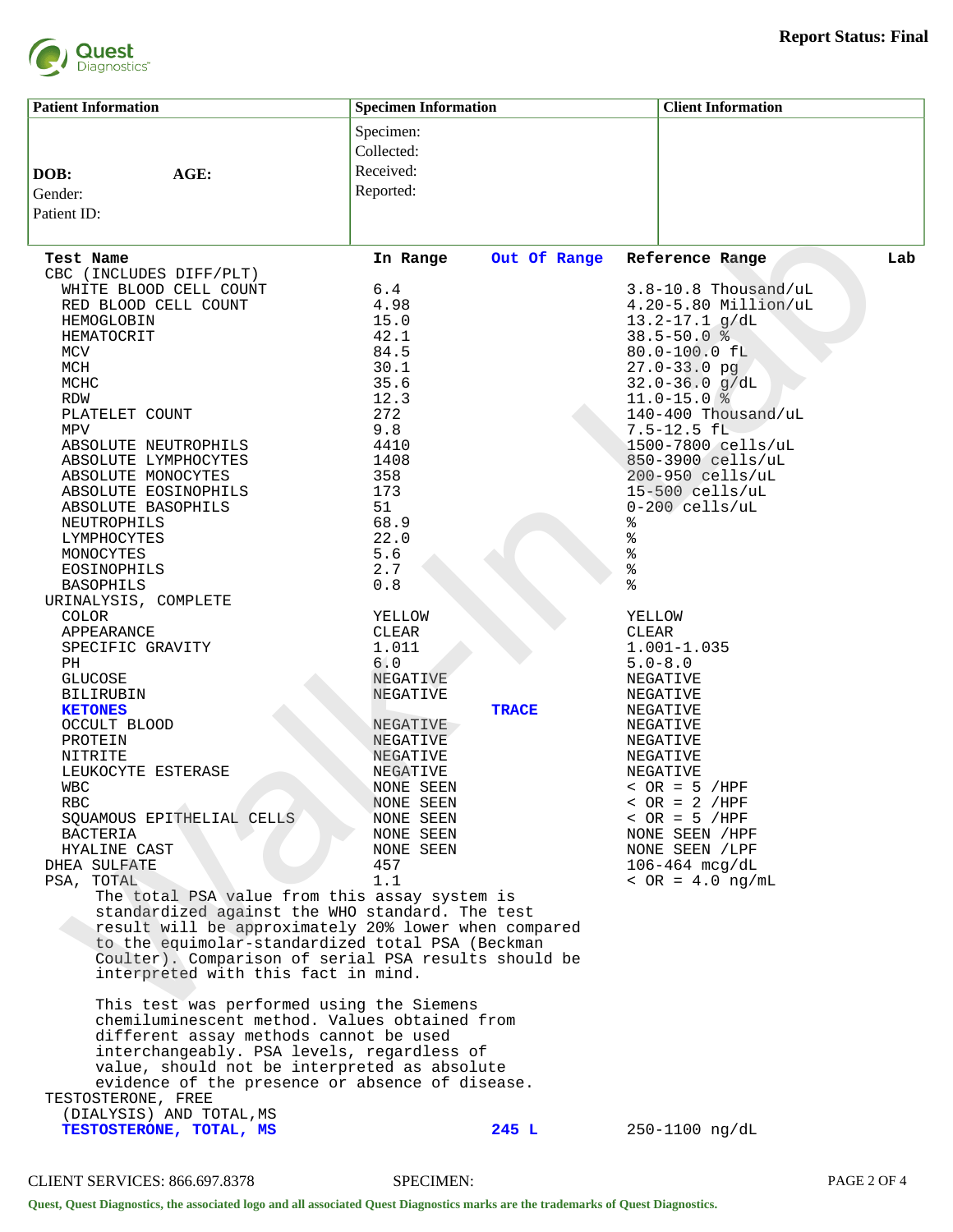

| <b>Patient Information</b>             | <b>Specimen Information</b>                       | <b>Client Information</b> |
|----------------------------------------|---------------------------------------------------|---------------------------|
| DOB:<br>AGE:<br>Gender:<br>Patient ID: | Specimen:<br>Collected:<br>Received:<br>Reported: |                           |

TESTOSTERONE, FREE

**Test Name In Range Out Of Range Reference Range Lab**

 \*\*Data from J Clin Invest 1974:53:819-828 and J Clin Endocrinol Metab 1973;36:1132-1142. Men with clinically significant hypogonadal symptoms and testosterone values repeatedly in the range of the 200-300 ng/dL or less, may benefit from testosterone treatment after adequate risk and benefits counseling.

 For additional information, please refer to http://education.questdiagnostics.com/faq/FAQ165 (This link is being provided for informational/ educational purposes only.)

 This test was developed and its analytical performance characteristics have been determined by Quest Diagnostics Nichols Institute Valencia. It has not been cleared or approved by the US Food and Drug Administration. This assay has been validated pursuant to the CLIA regulations and is used for clinical purposes. Away Research Mann Control of Mann Control of Mann Control of Mann Control of Mann Control of Mann Control of Mann Control of Mann Control of Mann Control of Mann Control of Mann Control of Mann Control of Mann Control of